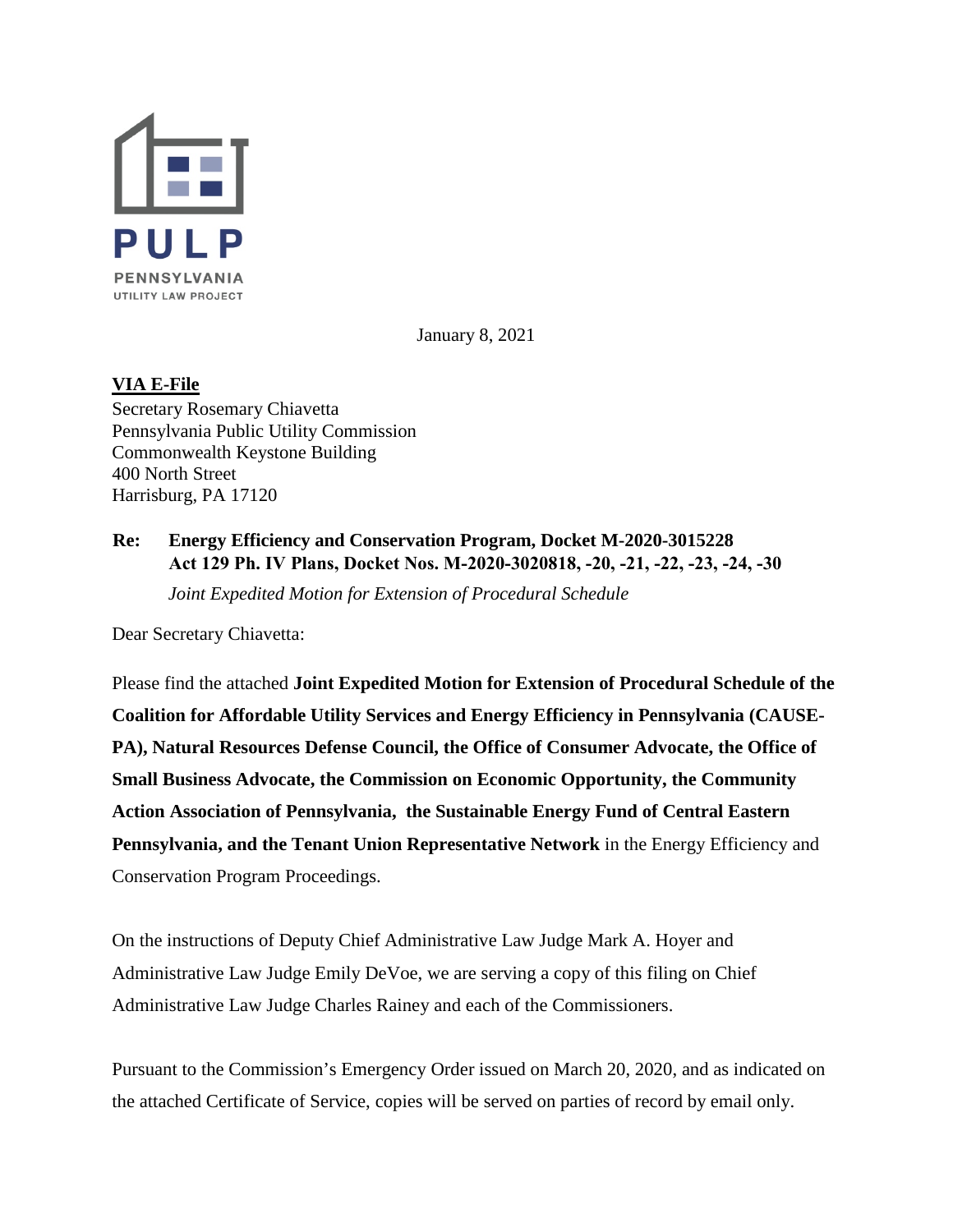Respectfully Submitted,

Sistem R. Naux

Elizabeth R. Marx, Esq.  *Counsel for CAUSE-PA*

CC: Parties of Record, Certificate of Service Chief Administrative Law Judge Charles Rainey, crainey@pa.gov Deputy Chief Administrative Law Judge Mark A. Hoyer, mhoyer@pa.gov Administrative Law Judge Emily DeVoe, edevoe@pa.gov Chairman Gladys Brown Dutrieuille, gbd@pa.gov Vice Chairman David W. Sweet, davsweet@pa.gov Commissioner John F. Coleman, Jr., *jfc@pa.gov*  Commissioner Ralph V. Yanora, rvy@pa.gov Joseph Sherrick, Bureau of Technical Utility Services, josherrick@pa.gov Adam Young, Esq., Law Bureau, adyoung@pa.gov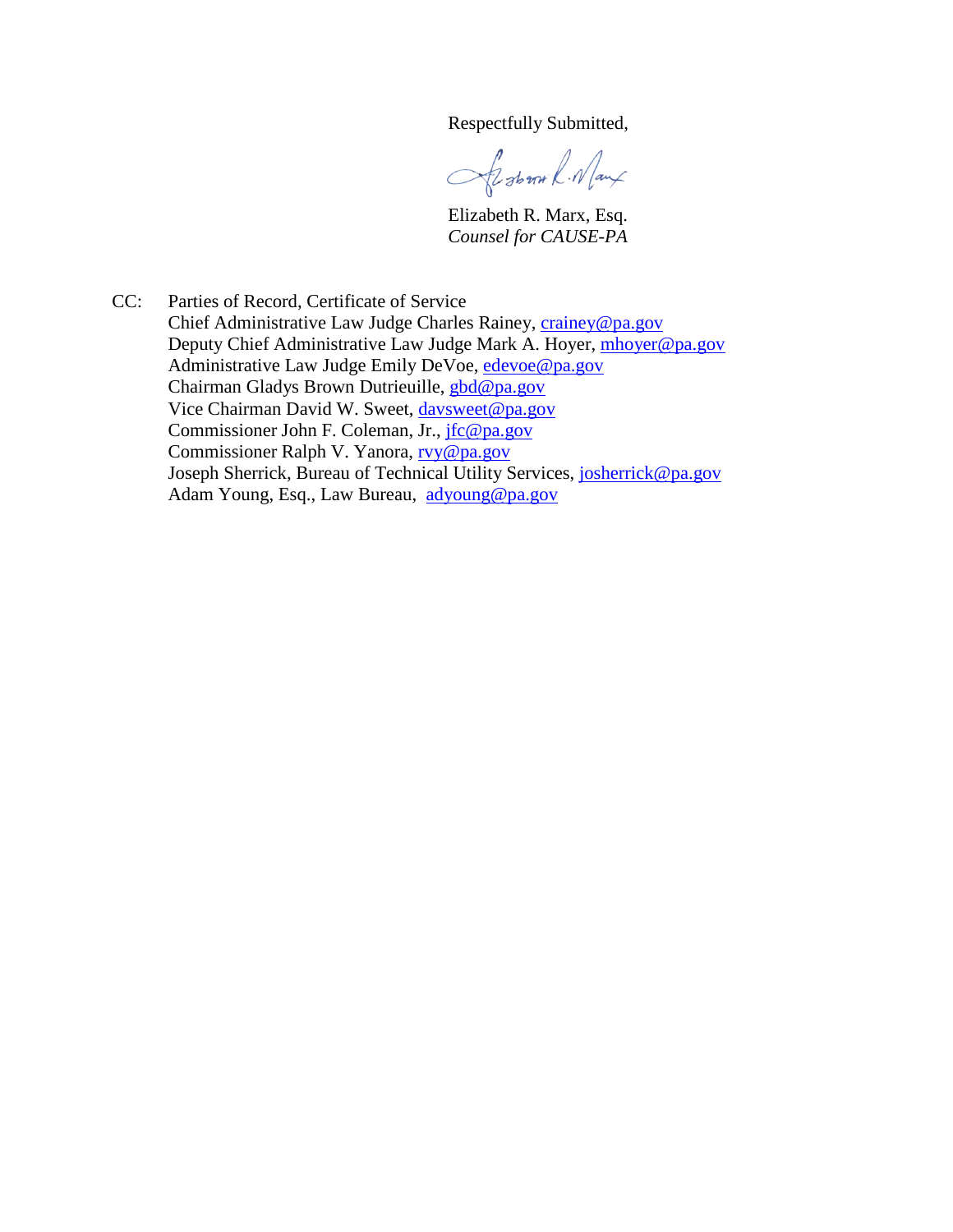## **BEFORE THE PENNSYLVANIA PUBLIC UTILITY COMMISSION**

| <b>Energy Efficiency and Conservation</b><br>Program                                                                                                                                                                                                | Docket No. M-2020-3015228                                                                                        |
|-----------------------------------------------------------------------------------------------------------------------------------------------------------------------------------------------------------------------------------------------------|------------------------------------------------------------------------------------------------------------------|
| Petition of PPL Electric Utilities for<br>Approval of its Act 129 Phase IV Energy<br><b>Efficiency and Conservation Plan</b>                                                                                                                        | Docket No. M-2020-3020824                                                                                        |
| Petition of PECO Energy Company for<br>Approval of its Act 129 Phase IV Energy<br><b>Efficiency and Conservation Plan</b>                                                                                                                           | Docket No. M-2020-3020830                                                                                        |
| Petition of Duquesne Light Company for<br>Approval of its Act 129 Phase IV Energy<br><b>Efficiency and Conservation Plan</b>                                                                                                                        | Docket No. M-2020-3020818                                                                                        |
| Joint Petition for Consolidation and<br>Approval of the Act 129 Phase IV Energy<br>Efficiency and Conservation Plan of<br>Metropolitan Edison Company, Pennsylvania<br>Electric Company, Pennsylvania Power<br>Company, and West Penn Power Company | Docket No. M-2020-3020820<br>Docket No. M-2020-3020821<br>Docket No. M-2020-3020822<br>Docket No. M-2020-3020823 |

# **CERTIFICATE OF SERVICE**

I hereby certify I have on this day served copies of the **Joint Expedited Motion for Extension of** 

**Procedural Schedule** in accordance with the requirements of 52 Pa. Code § 1.54 (relating to

service by a party) and consistent with the Commission's March 20, 2020 Emergency Order.

| VIA EMAIL ONLY                         |                                        |  |
|----------------------------------------|----------------------------------------|--|
| The Honorable Mark A. Hoyer            | The Honorable Emily DeVoe              |  |
| Deputy Chief ALJ                       | Administrative Law Judge               |  |
| Pennsylvania Public Utility Commission | Pennsylvania Public Utility Commission |  |
| Piatt Place, Suite 220                 | 400 North Street                       |  |
| 301 5th Avenue                         | Harrisburg, PA 17120                   |  |
| Pittsburgh, PA 15222                   | edevoe@pa.gov                          |  |
| mhoyer@pa.gov                          |                                        |  |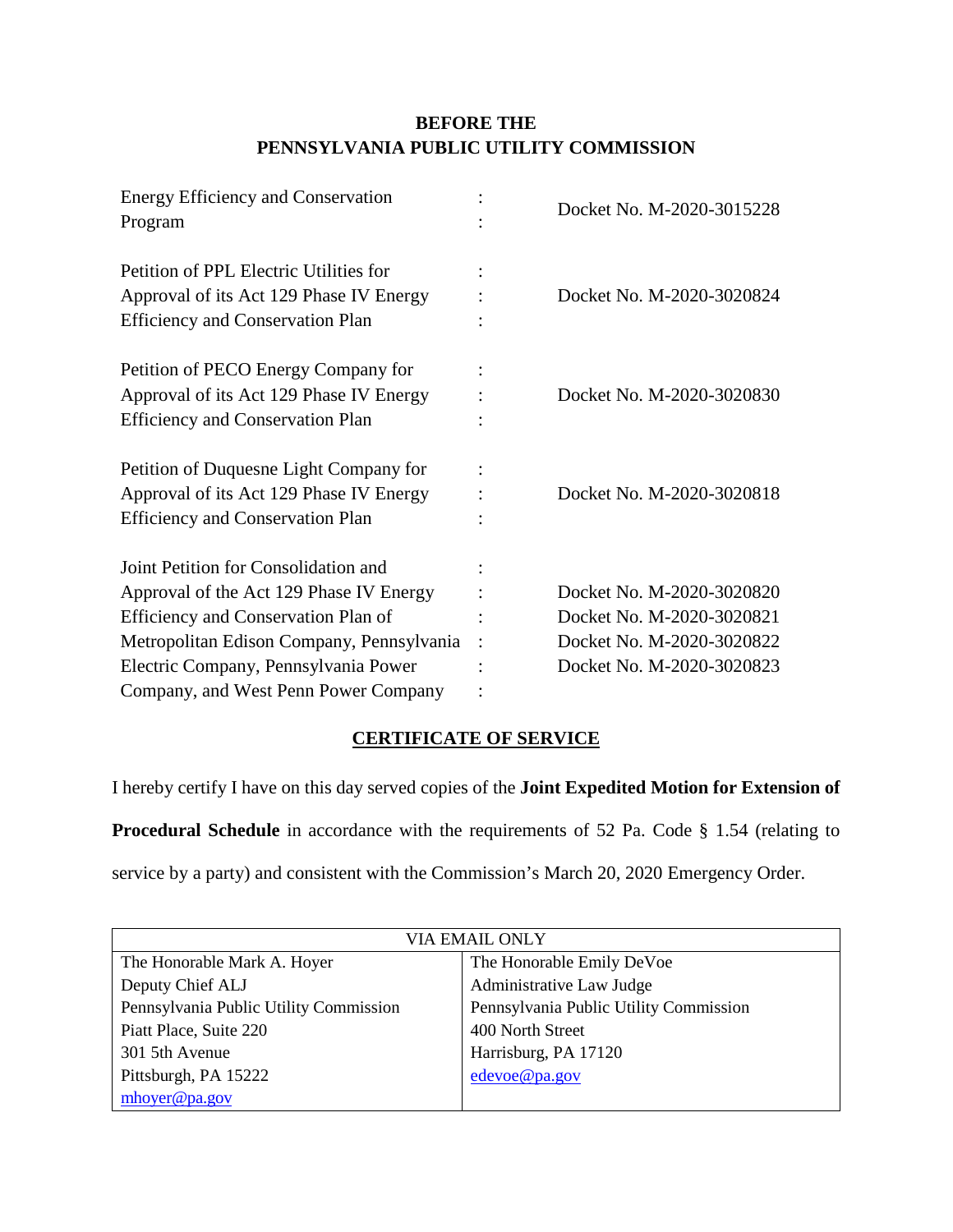| Devin T. Ryan, Esq.                      | Kimberly A. Klock, Esq.                  |
|------------------------------------------|------------------------------------------|
| Post & Schell, PC                        | Michael J. Shafer, Esq.                  |
| 17 North Second Street                   | PPL Services Corporation                 |
| $12th$ Floor                             | Two North Ninth Street                   |
| Harrisburg, PA 17101-1601                | Allentown, PA 18101                      |
| dryan@postschell.com                     | kklock@pplweb.com                        |
|                                          | mjshafer@pplweb.com                      |
|                                          |                                          |
| David B. MacGregor, Esq.                 | Steven C. Gray, Esq.                     |
| Post & Schell, PC                        | Sharon Webb, Esq.                        |
| Four Penn Center                         | Erin Fure, Esq.                          |
| 1600 John F. Kennedy Blvd                | <b>Small Business Advocate</b>           |
| Philadelphia, PA 19103-2808              | <b>Office of Small Business Advocate</b> |
| dmacgregor@postschell.com                | 300 North Second Street, Suite 202       |
|                                          | Harrisburg, Pennsylvania 1710            |
|                                          | sgray@pa.gov                             |
|                                          | swebb@pa.gov                             |
|                                          | $e$ fure@pa.gov                          |
|                                          |                                          |
| Aron J. Beatty, Esq.                     | Charis Mincavage, Esq.                   |
| Christy Appleby, Esq.                    | Susan Bruce, Esq.                        |
| Laura J. Antinucci, Esq.                 | Adeolu Bakare, Esq.                      |
| Lauren E. Guerra, Esq.                   | Jo-Anne Thompson, Esq.                   |
| Office of Consumer Advocate              | McNees Wallace & Nurick, LLC             |
| 555 Walnut Street                        | 100 Pine Street                          |
| 5 <sup>th</sup> floor, Forum Place       | Harrisburg, PA 17101                     |
| Harrisburg, PA 17101-1923                | cmincavage@mcneeslaw.com                 |
| abeatty@paoca.org                        | abakare@mcneeslaw.com                    |
| $\text{capleby}\& \text{paoca.org}$      | sbruce@mcneeslaw.com                     |
| lantinucci@paoca.org                     | jthompson@mcneeslaw.com                  |
| lguerra@paoca.org                        |                                          |
| Joseph L. Vullo, Esq.                    | Judith D. Cassel, Esq.                   |
| Burke, Vullo, Reilly, Roberts            | Micah R. Bucy, Esq.                      |
| 1460 Wyoming Ave.                        | Hawke, McKeon & Sniscak, LLP             |
| Forty Fort, PA 18704                     | 100 North Tenth Street                   |
| jlvullo@bvrrlaw.com                      | Harrisburg, PA 17105-1778                |
|                                          | jdcassel@hmslegal.com                    |
|                                          | mrbucy@hmslegal.com                      |
| Mark Szybist, Esq.                       | James M. Van Nostrand, Esq.              |
| <b>Natural Resources Defense Council</b> | Keyes & Fox LLP                          |
| 1152 15 <sup>th</sup> Street NW          | 275 Orchard Dr.                          |
| Suite 300                                | Pittsburgh, PA 15888                     |
| Washington, DC 20005                     | jvannostrand@keysfox.com                 |
| mszybist@nrdc.org                        |                                          |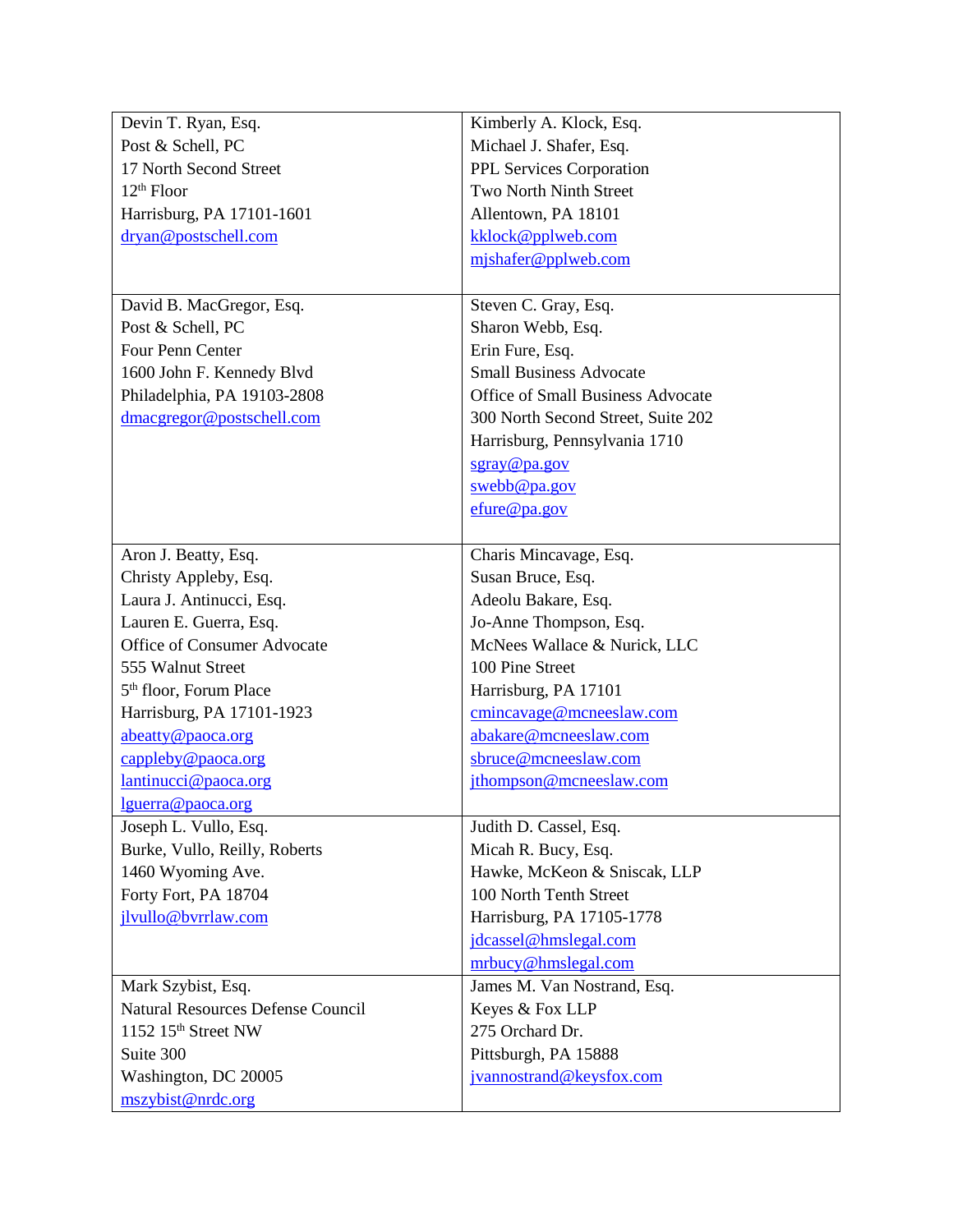| Michael Zimmerman, Esq.            | Michael A. Gruin, Esq.               |
|------------------------------------|--------------------------------------|
| Duquesne Light Company             | Timothy K. McHugh, Esq.              |
| 411 Seventh Ave.                   | Stevens & Lee, PC                    |
| Pittsburgh, PA 15219               | 17 North Second Street, 16th Floor   |
| mzimmerman@duqlight.com            | Harrisburg, PA 17101                 |
|                                    | mag@stevenslee.com                   |
|                                    | tkm@stevenslee.com                   |
| Anthony E. Gay                     | Kenneth M. Kulak                     |
| Jack R. Garfinkle                  | Catherine G. Vasudevan               |
| <b>PECO Energy Company</b>         | Morgan, Lewis & Bockius LLP          |
| 2301 Market Street                 | 1701 Market Street                   |
| P.O. Box 8699                      | Philadelphia, PA 19103-2921          |
| Philadelphia, PA 19101-8699        | ken.kulak@morganlewis.com            |
| anthony.gay@exeloncorp.com         | catherine.vasudevan@morganlewis.com  |
| jack.garfinkle@exeloncorp.com      |                                      |
|                                    |                                      |
| Kintéshia S. Scott, Esq.           | Derrick Price Williamson, Esq.       |
| Josie B.H. Pickens, Esq.           | Barry A. Naum, Esq.                  |
| Joline R. Price, Esq.              | SPILMAN THOMAS & BATTLE, PLLC        |
| Robert W. Ballenger, Esq.          | 1100 Bent Creek Boulevard, Suite 101 |
| Community Legal Services, Inc.     | Mechanicsburg, PA 17050              |
| 1424 Chestnut Street               | dwilliamson@spilmanlaw.com           |
| Philadelphia, PA 19102             | bnaum@spilmanlaw.com                 |
| Telephone: 267-765-6490            |                                      |
| Facsimile: 267-765-6481            |                                      |
| kscott@clsphila.org                |                                      |
| jpickens@clsphila.org              |                                      |
| jprice@clsphila.org                |                                      |
| rballenger@clsphila.org            |                                      |
|                                    |                                      |
| John L. Munsch, Esq.               |                                      |
| <b>FirstEnergy Service Company</b> |                                      |
| 800 Cabin Hill Drive               |                                      |
| Greensburg, PA 15601               |                                      |
|                                    |                                      |
| jmunsch@firstenergycorp.com        |                                      |

Respectfully Submitted,

 $\subset$ 

Elizabeth R. Marx, Esq., PA ID: 309014 118 Locust Street / Harrisburg, PA 17101 717-236-9486 / <mark>pulp@palegalaid.net</mark> January 8, 2021 Counsel for CAUSE-PA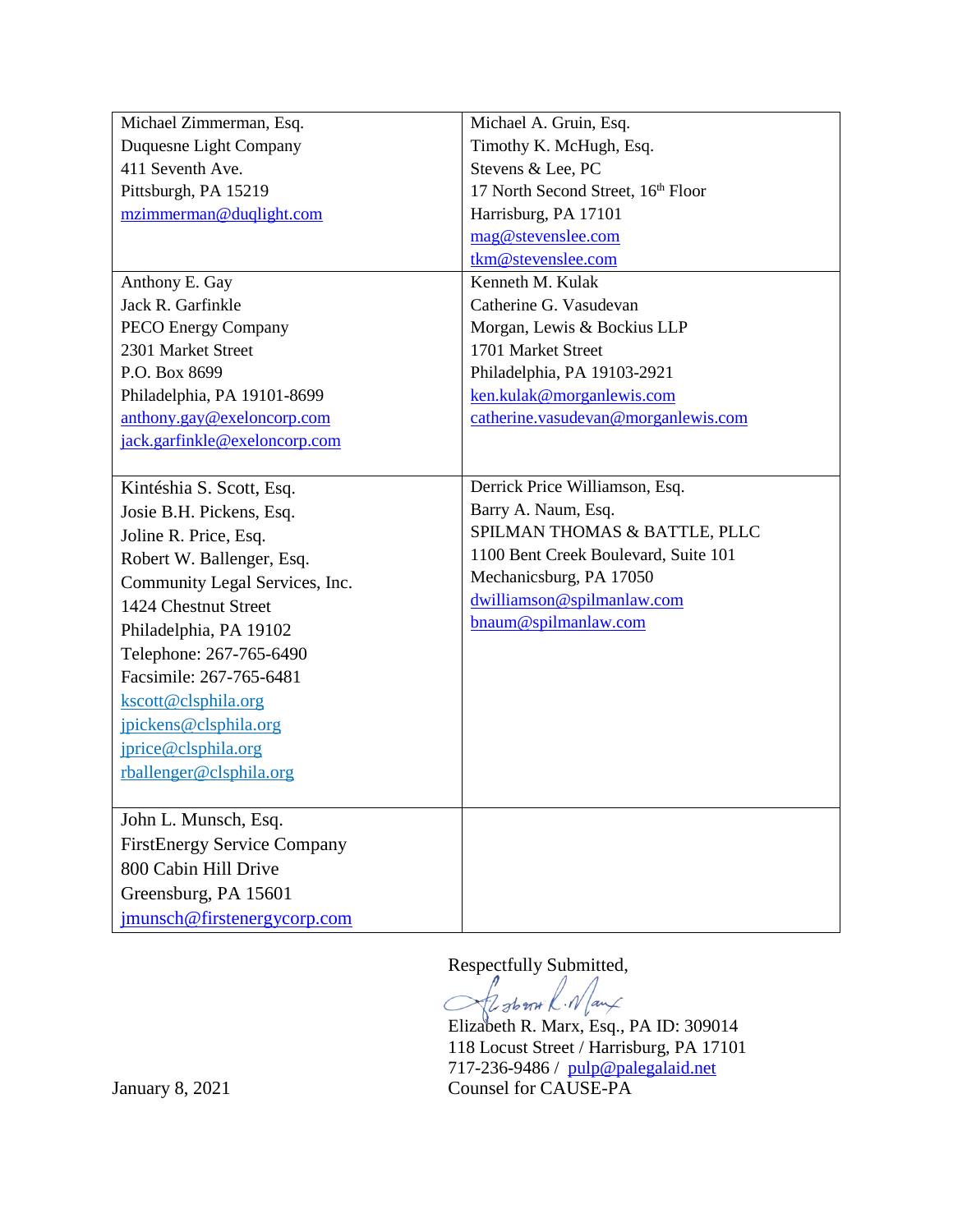## **BEFORE THE PENNSYLVANIA PUBLIC UTILITY COMMISSION**

| <b>Energy Efficiency and Conservation</b><br>Program                                                                                                                                                                                                |         | Docket No. M-2020-3015228                                                                                        |
|-----------------------------------------------------------------------------------------------------------------------------------------------------------------------------------------------------------------------------------------------------|---------|------------------------------------------------------------------------------------------------------------------|
| Petition of PPL Electric Utilities for<br>Approval of its Act 129 Phase IV Energy<br><b>Efficiency and Conservation Plan</b>                                                                                                                        |         | Docket No. M-2020-3020824                                                                                        |
| Petition of PECO Energy Company for<br>Approval of its Act 129 Phase IV Energy<br><b>Efficiency and Conservation Plan</b>                                                                                                                           |         | Docket No. M-2020-3020830                                                                                        |
| Petition of Duquesne Light Company for<br>Approval of its Act 129 Phase IV Energy<br><b>Efficiency and Conservation Plan</b>                                                                                                                        |         | Docket No. M-2020-3020818                                                                                        |
| Joint Petition for Consolidation and<br>Approval of the Act 129 Phase IV Energy<br>Efficiency and Conservation Plan of<br>Metropolitan Edison Company, Pennsylvania<br>Electric Company, Pennsylvania Power<br>Company, and West Penn Power Company | $\cdot$ | Docket No. M-2020-3020820<br>Docket No. M-2020-3020821<br>Docket No. M-2020-3020822<br>Docket No. M-2020-3020823 |

### **JOINT EXPEDITED MOTION FOR EXTENSION OF PROCEDURAL SCHEDULE**

James M. Van Nostrand, Esq. Keyes & Fox LLP 320 Fort Duquesne Blvd, Suite 15K Pittsburgh, PA 15222 Phone: (304) 777-6050 [jvannostrand@keyesfox.com](mailto:jvannostrand@keyesfox.com)

*Counsel for NRDC*

Elizabeth R. Marx, Esq. Ria M. Pereira, Esq. John W. Sweet, Esq. Pennsylvania Utility Law Project 118 Locust Street Harrisburg, PA 17101 [pulp@palegalaid.net](mailto:pulp@palegalaid.net)

*Counsel for CAUSE-PA*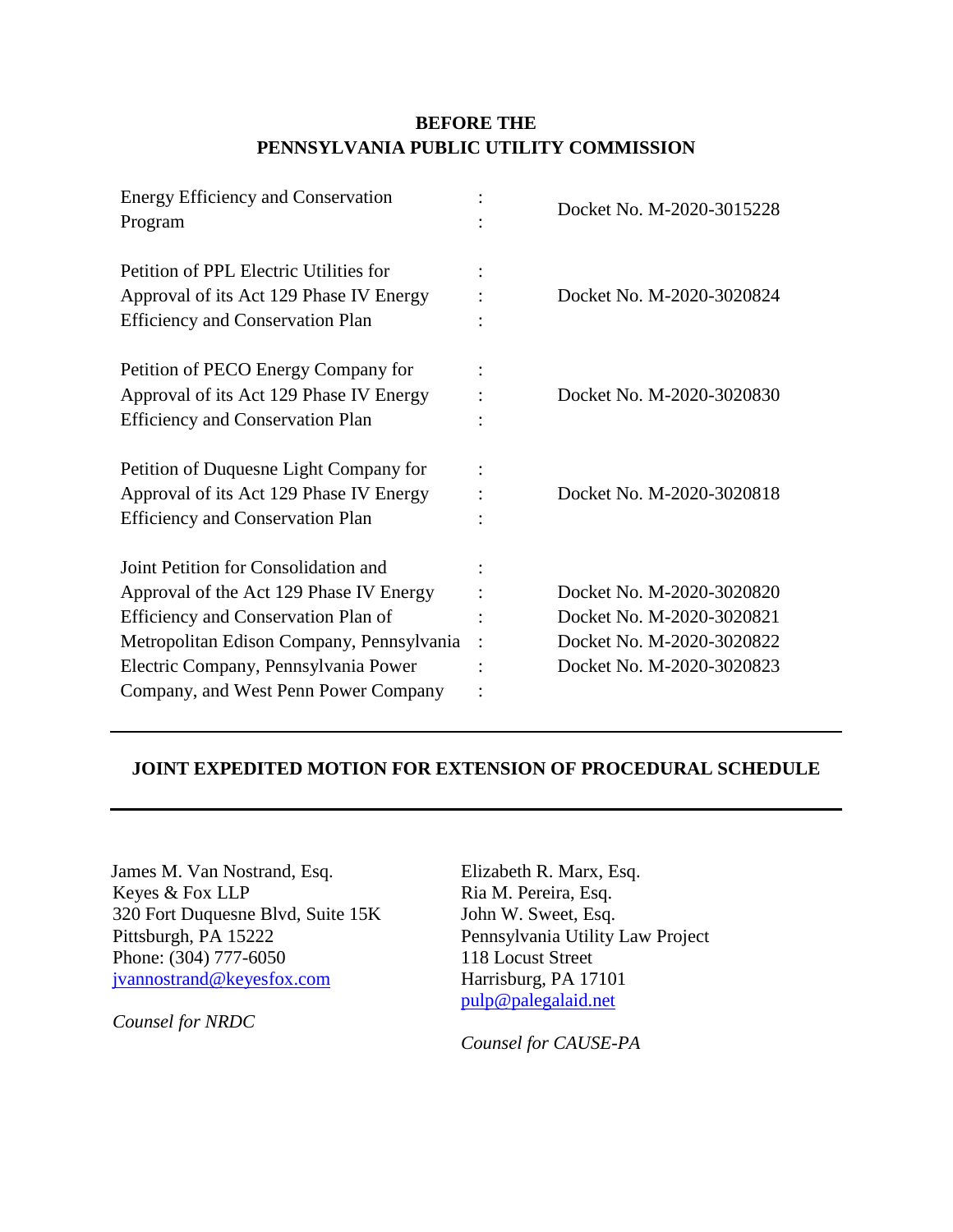Mark C. Szybist Natural Resources Defense Council 1152 15th Street, Suite 300 Washington, DC 20005 [mszybist@nrdc.org](mailto:mszybist@nrdc.org)

*Counsel for NRDC*

Joseph L. Vullo, Esq. Burke, Vullo, Reilly, Roberts 1460 Wyoming Ave. Forty Fort, PA 18704 [jlvullo@bvrrlaw.com](mailto:jlvullo@bvrrlaw.com)

*Counsel for CEO Counsel for CAAP*

Steven C. Gray, Esq. Sharon Webb, Esq. Erin Fure, Esq. Small Business Advocate Office of Small Business Advocate 300 North Second Street, Suite 202 Harrisburg, Pennsylvania 1710 [sgray@pa.gov](mailto:sgray@pa.gov) [swebb@pa.gov](mailto:swebb@pa.gov) [efure@pa.gov](mailto:efure@pa.gov)

*Counsel for OSBA*

Aron J. Beatty, Esq. Office of Consumer Advocate 555 Walnut Street 5th floor, Forum Place Harrisburg, PA 17101-1923 [abeatty@paoca.org](mailto:abeatty@paoca.org)

*Counsel for OCA*

Judith D. Cassel, Esq. Micah R. Bucy, Esq. Hawke, McKeon & Sniscak, LLP 100 North Tenth Street Harrisburg, PA 17105-1778 [jdcassel@hmslegal.com](mailto:jdcassel@hmslegal.com) [mrbucy@hmslegal.com](mailto:mrbucy@hmslegal.com)

#### *Counsel for SEF of Central Eastern PA*

Kintéshia S. Scott, Esq. Josie B.H. Pickens, Esq. Joline R. Price, Esq. Robert W. Ballenger, Esq. Community Legal Services, Inc. 1424 Chestnut Street Philadelphia, PA 19102 Telephone: 267-765-6490 Facsimile: 267-765-6481 [kscott@clsphila.org](mailto:kscott@clsphila.org) [jpickens@clsphila.org](mailto:jpickens@clsphila.org) [jprice@clsphila.org](mailto:jprice@clsphila.org) [rballenger@clsphila.org](mailto:rballenger@clsphila.org)

*Counsel for TURN*

DATE: January 8, 2021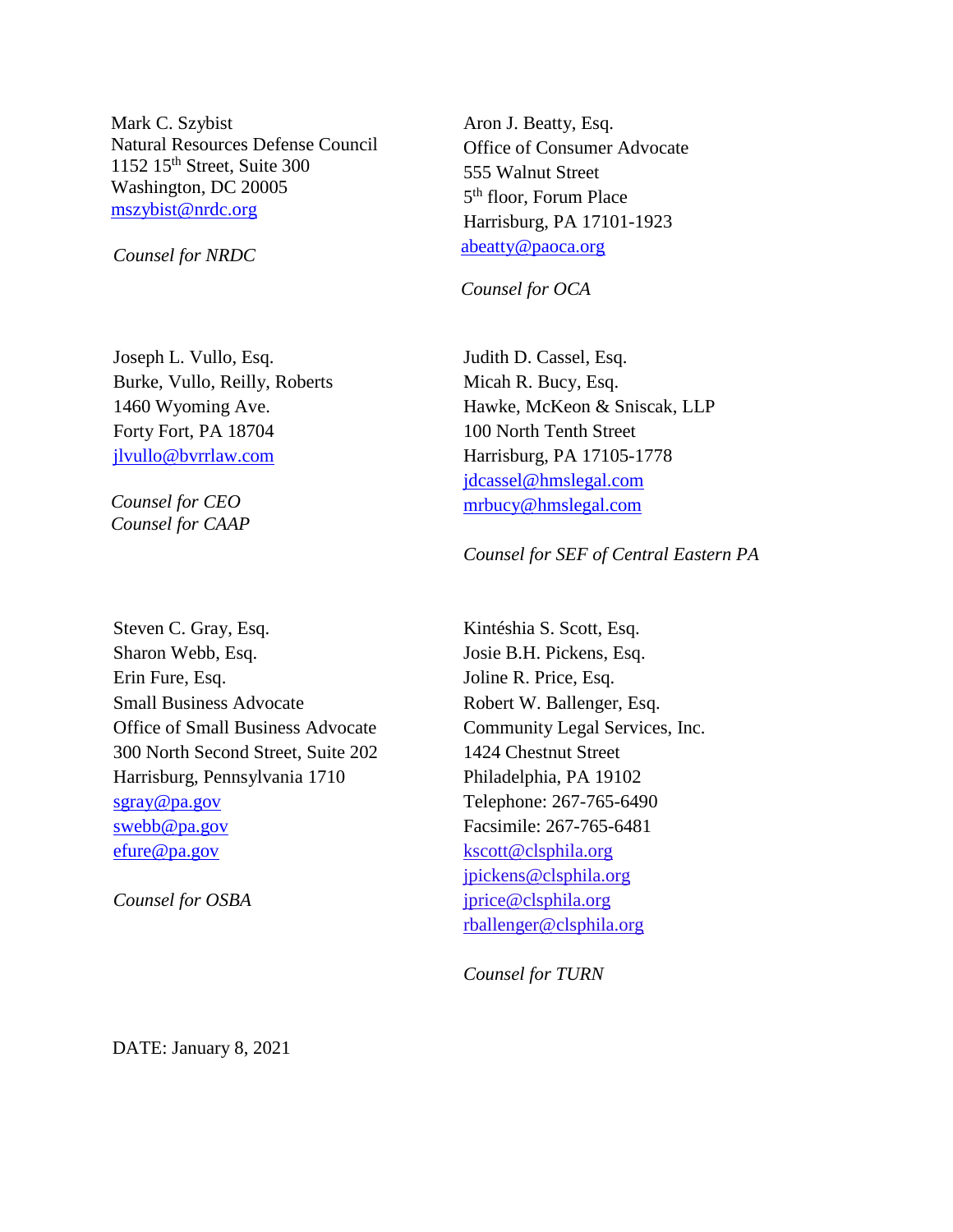#### **I. Introduction**

- 1. Pursuant to 52 Pa.Code §§ 1.15 and 5.202, the Coalition for Affordable Energy Services and Energy Efficiency in Pennsylvania ("CAUSE-PA"), Natural Resources Defense Council ("NRDC"), the Office of Consumer Advocate ("OCA"), the Office of Small Business Advocate ("OSBA"), the Commission on Economic Opportunity ("CEO"), the Community Action Association of Pennsylvania ("CAAP"), the Sustainable Energy Fund of Central Eastern Pennsylvania ("SEF"), and the Tenant Union Representative Network (TURN) (collectively, "Joint Movants") hereby submit this Joint Expedited Motion for Extension of the Procedural Schedules adopted in the above dockets, which involve filings of various electric distribution companies ("EDCs") for approval by the Pennsylvania Public Utility Commission ("Commission") of their Phase IV Energy Efficiency and Conservation Plans ("Phase IV Plans") under Act [1](#page-7-0)29.<sup>1</sup>
- 2. At the Prehearing Conferences in each of the formal Act 129 Plan proceedings, a procedural schedule was adopted requiring the evidentiary hearings in each proceeding to be held *on or before the deadline* established in the Notice published in the *Pennsylvania Bulletin*[2](#page-7-1) for parties to intervene and/or submit answers, comments and recommendations with respect to the Phase IV Plans. The procedural schedules thus raise serious due process issues, given the outright denial of the right of potential intervenors to participate in the hearings as well as the prejudice to

 $\ddot{\phantom{a}}$ 

<span id="page-7-0"></span><sup>&</sup>lt;sup>1</sup> Act 129 of 2008 ("Act 129"), among other thing, creates an energy efficiency and conservation ("EE&C") program, codified in the Pennsylvania Public Utility Code at Sections 2806.1 and 2806.2, 66 Pa. C.S. §§ 2806.1 and 2806.2, and requires the Commission to establish procedures for approving EE&C Plans submitted by EDCs. 66 Pa. C.S. § 2806.1(a)(1).

<span id="page-7-1"></span><sup>2</sup> 51 Pa.B. 116, January 2, 2021; 51 Pa.B. 252, January 9, 2021.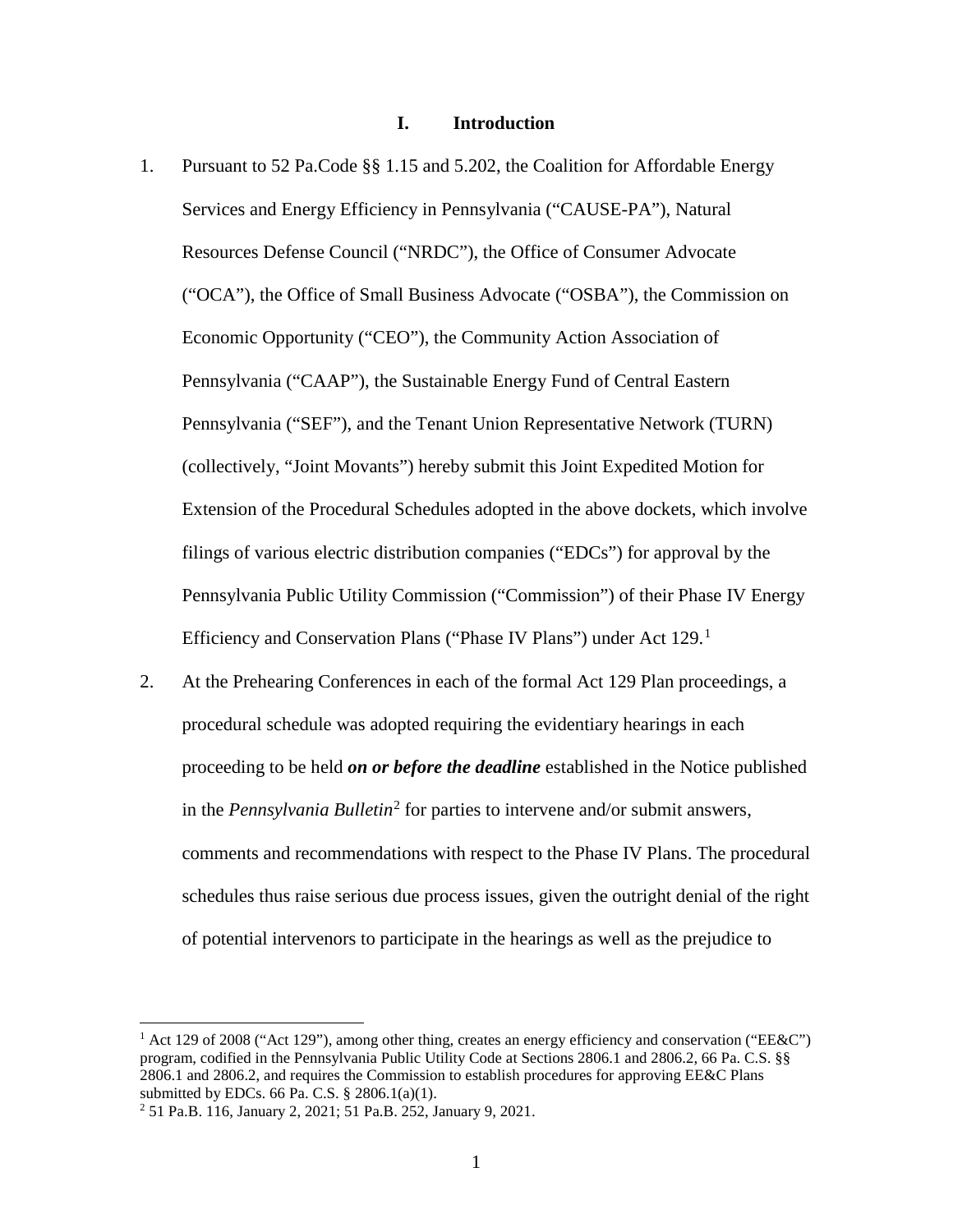current parties' opportunity to meaningfully participate in the process under the compressed time schedule.

- 3. The Joint Movants therefore request an extension of the procedural schedules adopted in the Prehearing Conference Orders to address these due process issues and thereby provide all stakeholders with an opportunity for meaningful participation in these proceedings.
- 4. As of the time of filing, Joint Movants have received responses from all parties to the proceedings and each of the EDCs regarding their position on the Motion. It is the Joint Movant's understanding that all of the parties and the EDCs across all seven docketed proceedings either support or do not oppose the Motion, with the exception of Duquesne Light Company (DLC). While DLC does not object to an extension of the procedural schedule, it is opposed to extending the deadline for a final order approving the Plans beyond March 30, 2021.

#### **II. Procedural Background**

- 5. On June 18, 2020, the Commission issued its Implementation Order, setting forth detailed parameters governing the review and approval of Phase IV Plans.
- 6. In relevant part, the Implementation Order established a procedural process for review and approval of each EDC's Phase IV Plan. (Implementation Order at 87- 88).
- 7. Pursuant to the Commission's established process for review and approval, the EDCs were ordered to file proposed Phase IV Plans by November 30, 2020. (*Id*.) Thereafter, the Commission was to publish notice of the Plans in the *Pennsylvania*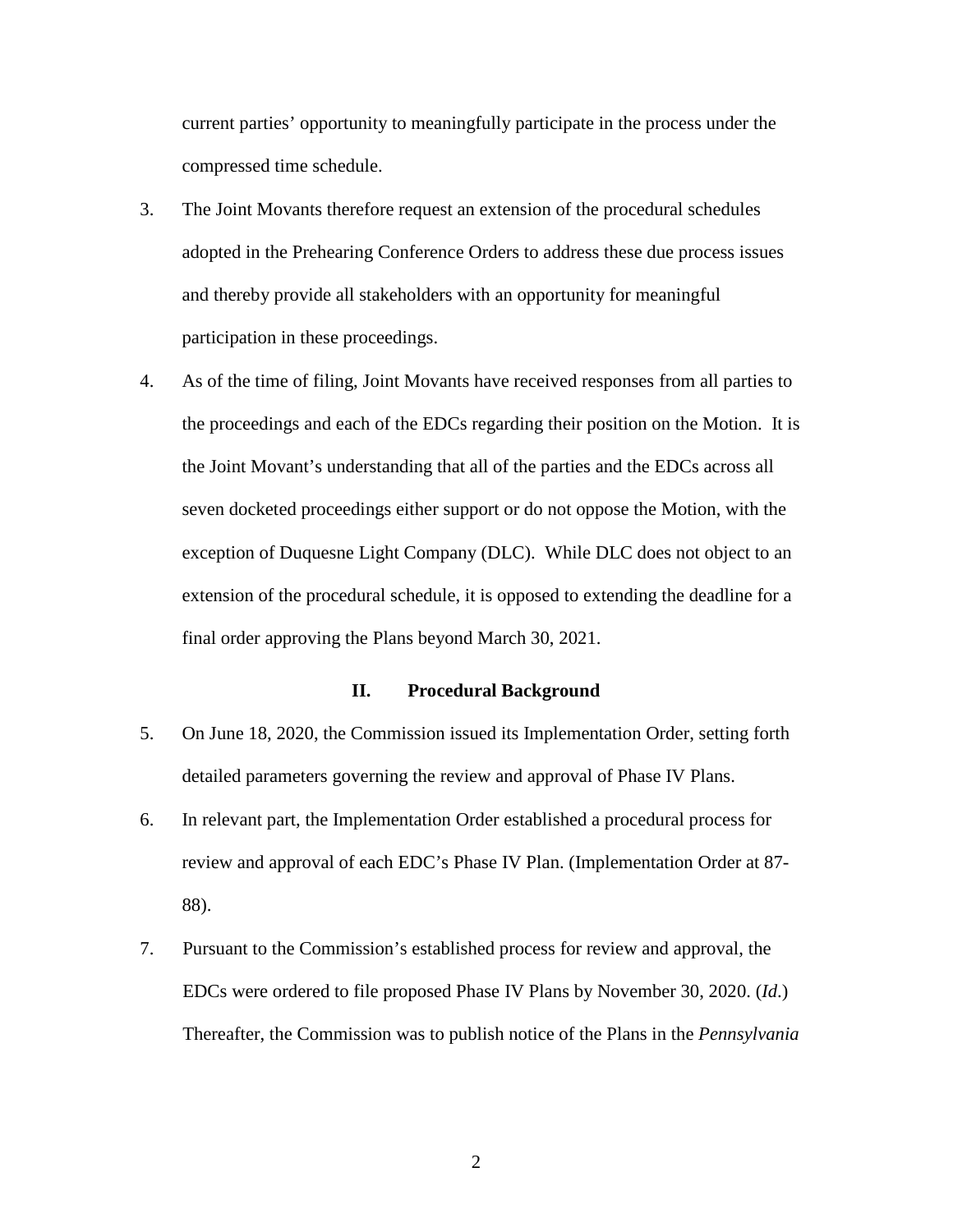*Bulletin* within 20 days of the Plan filing, or by December 19, 2020. (*Id*.) The

Implementation Order, in relevant part, provides:

The Commission will publish a notice of each proposed plan in the *Pennsylvania Bulletin* within 20 days of its filing. In addition, the Commission will post each proposed plan on its website. An answer along with comments and recommendations are to be filed within 20 days of the publication of the notice in the *Pennsylvania Bulletin*.

8. The Notice of the proposed Phase IV Plans was published in the *Pennsylvania* 

*Bulletin* on January 2, 2021 ("Notice"), [3](#page-9-0) fourteen (14) days *after* the proposed

publication date established in the Implementation Order.

9. In relevant part, the Notice advised the following:

In accordance with the Energy Efficiency and Conservation Program Implementation Order, entered on June 18, 2020, at Doc. No. M-2020-3015228, responsive pleadings, along with comments and recommendations, are to be filed with the Commission within 20 days of the publication of this notice in the Pennsylvania Bulletin.

51 Pa.B. 116. Pursuant to the Notice, responsive pleadings are due on or before

January 22, 2021. [4](#page-9-1)

- 10. The Commission's regulations establish that "responsive pleadings" include formal Answers and Petitions to Intervene, which would grant interested parties the right to fully participate in the formal litigated proceedings. *See* 52 Pa. Code §§ 5.61(a), 5.74(b).
- 11. Prehearing Orders issued (or to be issued) this week set the evidentiary hearings for January 21 (in the case of PPL Electric Utilities)<sup>[5](#page-9-2)</sup> and for January 22 (in the case of

 $\ddot{\phantom{a}}$ 

<span id="page-9-0"></span><sup>3</sup> 51 Pa.B.116.

<span id="page-9-1"></span><sup>4</sup> For reasons that are unclear, notice of the proposed Phase IV Plans was again published today, January 8. 51 Pa.B.252. The January 8 notice appears to be identical to the Notice, except that the former includes a hyperlink to each proposed plan, whereas the latter includes a link to a Commission page where all the plans are available. Like the Notice, the January 9 notice states that Answers and Comments are to be filed with the Commission within 20 days.

<span id="page-9-2"></span><sup>5</sup> Docket No. M-2020-3020824, Prehearing Order issued on January 8, 2021.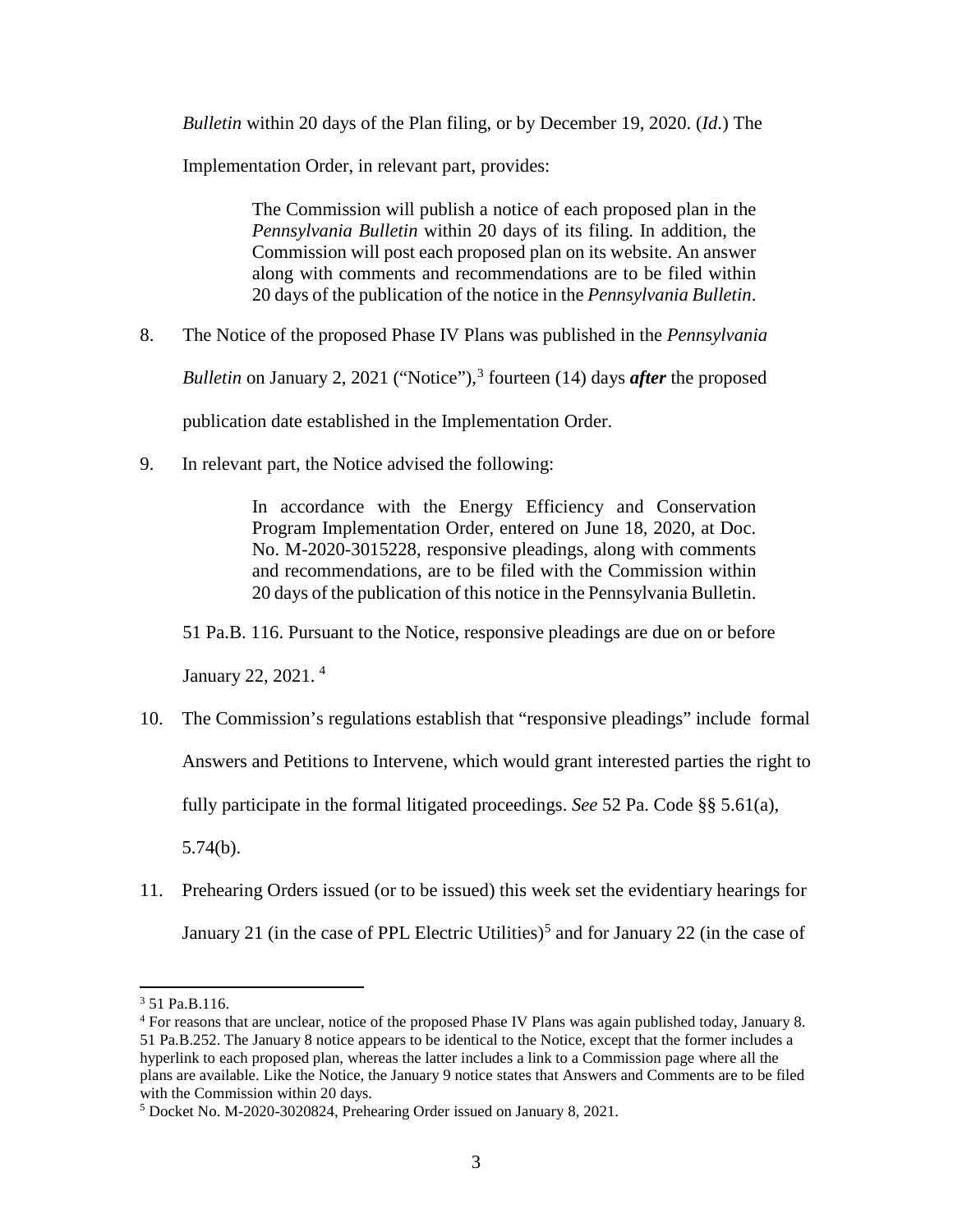the FirstEnergy dockets,  $6$  Duquesne Light Company,  $7$  and PECO.) $8$  The Orders also establish the remaining elements of the procedural schedule leading up to the evidentiary hearings (e.g., filing of other parties' direct testimony, service of rebuttal testimony, service of comments) as well as post-hearing activities (filing and service of briefs; filing and service of reply comments, revised Phase IV Plan, close of record; certification of the record). As a result, those parties who have successfully intervened in the cases have either 19 or 20 days from the date of the Notice to review complex filings; develop, issue and receive responses to discovery requests; prepare and file direct testimony; prepare and file rebuttal testimony; and prepare for hearings. Potential parties who have not intervened in the cases and who are reasonably relying on the Notice will find, if they wait to intervene on the January 22, 2021 due date established in the Notice, that the hearings—and all the events leading up to them—have already occurred or are occurring on the day of the intervention deadline.

 $\overline{a}$ 

<span id="page-10-0"></span><sup>6</sup> Docket Nos. M-2020-3020820 (Metropolitan Edison Company), M-2020-3020821 (Pennsylvania Electric Company), M-2020-3020822 (Pennsylvania Power Company), M-2020-3020823 (West Penn Power Company), Prehearing Order issued on January 6, 2021.

<span id="page-10-1"></span><sup>7</sup> Docket No. M-2020-3020818, Prehearing Order issued on January 7, 2021.

<span id="page-10-2"></span><sup>8</sup> In Docket No. M-2020-3020830, the prehearing conference was held on January 8; the Prehearing Order has not yet been issued.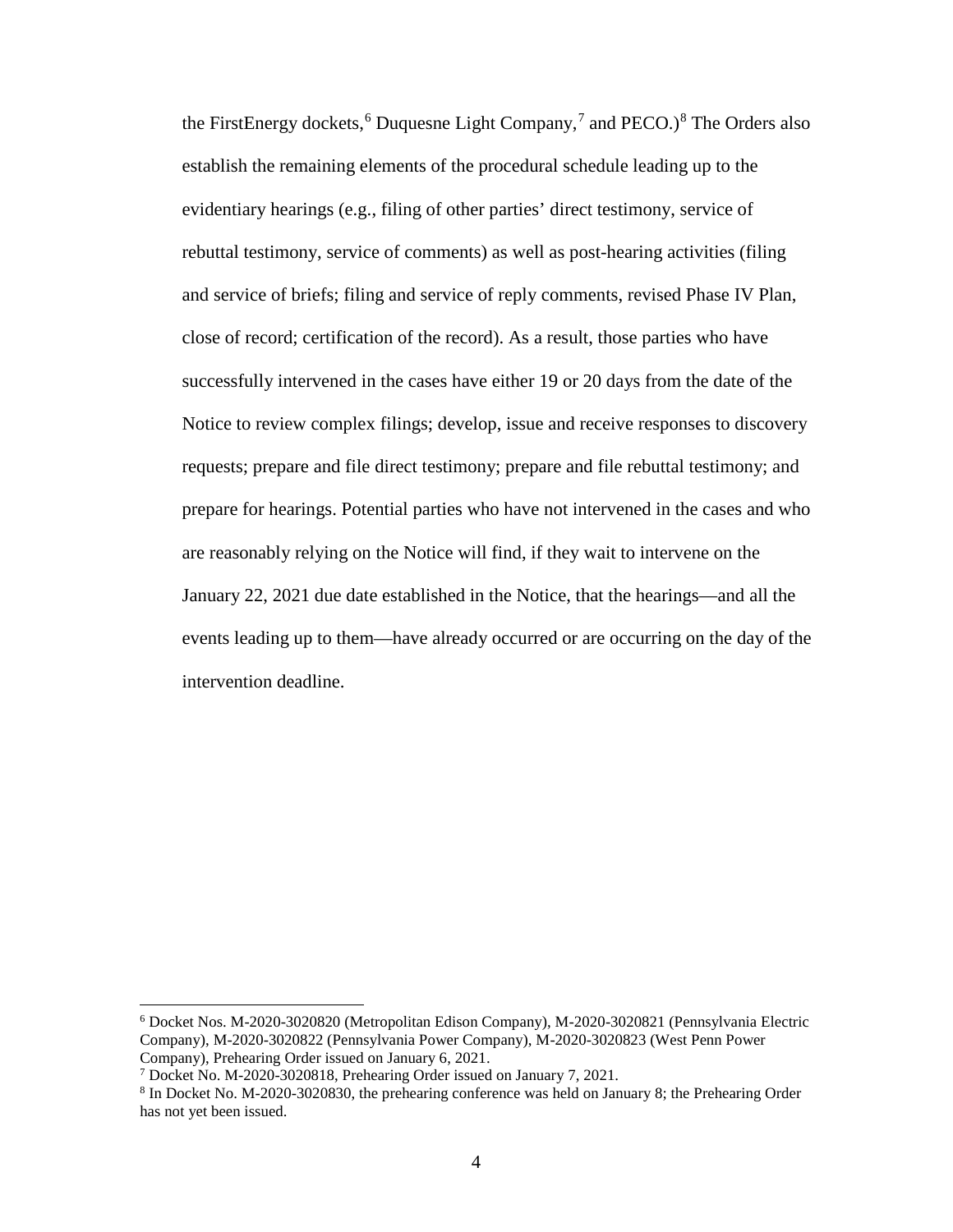#### **III. Argument**

## A. Litigation Should Not Begin Until After Petitions to Intervene and Responsive Pleadings Are Due.

The Notice establishes January 22, 2021 as the deadline for parties to submit "responsive pleadings." Because a party cannot file a responsive pleading without petitioning to intervene, in practical terms January 22 is also the deadline to intervene in time to participate meaningfully in the proceedings. However, the procedural schedules adopted at the prehearing conferences require litigation to commence well in advance of January 22. Direct testimony by other parties, for example, is required to be filed on January 13 or January 14 under the various Prehearing Orders, with rebuttal testimony due within a few days thereafter. In fact, the procedural schedules contemplate that *all testimony* will be filed before the January 22 deadline for submittal of responsive pleadings. This prejudices the current parties to the proceeding; they are required to submit testimony while formal answers and comments from potential intervenors are still pending. Subject matter experts will not have the benefit of reviewing public comments, and parties will be unable to respond to Comments. If Comments are included in the record in these proceedings, the parties must have the opportunity to respond.

The Notice establishes the starting point for the litigation process in the respective proceedings. The litigation schedules in each of the Phase IV proceedings therefore must be set to provide opportunity for the interested parties to participate in in the proceedings in a meaningful manner – including the ability to address the responsive pleadings in testimony. As such, the procedural schedules in each of the proceedings should be extended, as discussed further below.

5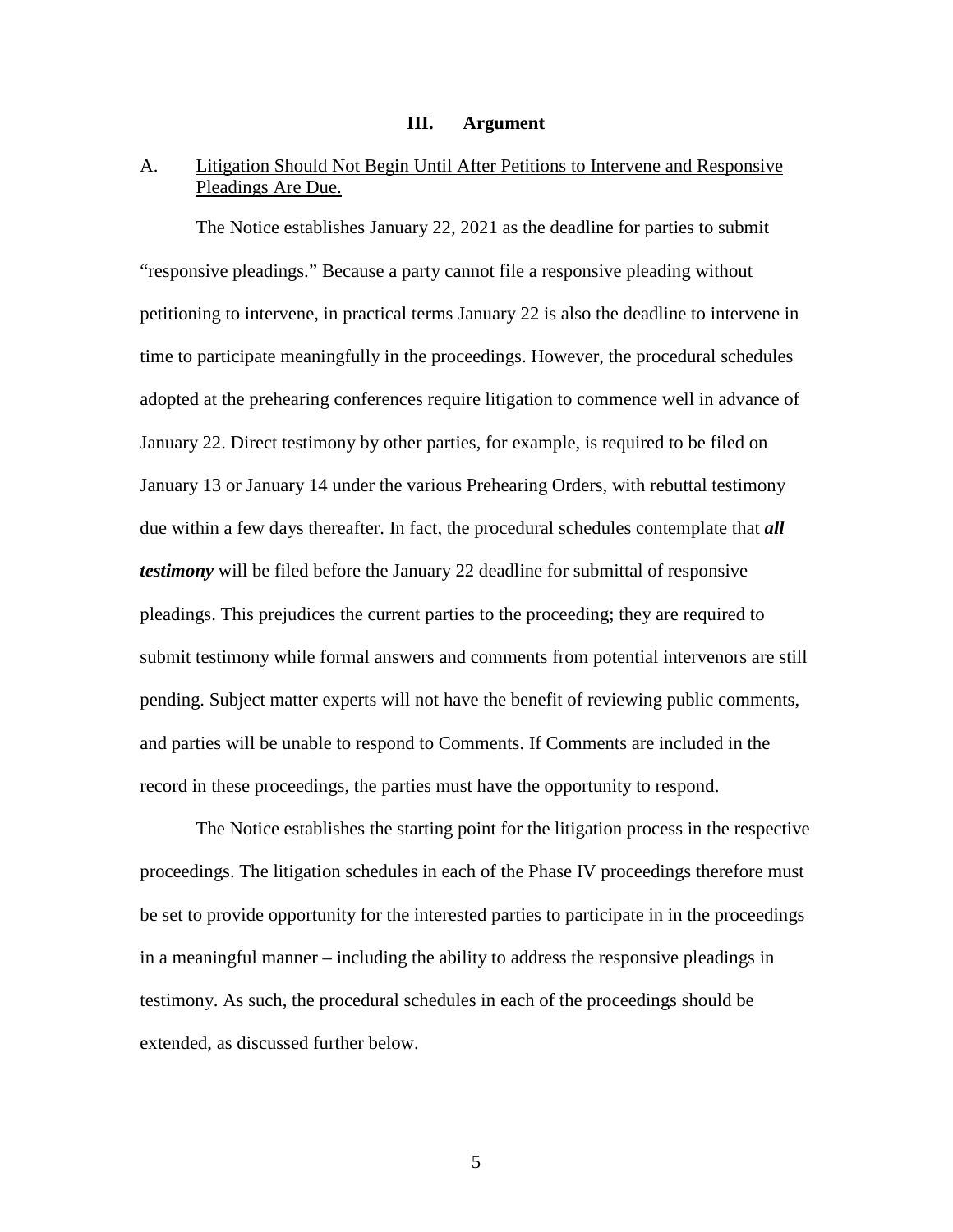### B. There is No Statutory Provision That Limits the Commission's Ability to Grant Relief.

Act 129 establishes a 120-day deadline for the Commission to approve or

disapprove an EEC plan. 66 Pa C.S. 2806.1(e). Importantly, Act 129's 120-day timetable

for the Commission to approve or disapprove an EEC plan is directory, rather than

mandatory, in nature. In *West Penn Power Co. v. Pa. P.U.C.*, the Commonwealth Court

explained the factors that make a statutory timeframe directory, as follows:

Whether a statute is mandatory or directory must be determined by considering legislative intent gleaned from review of the entire statute and from considering the nature and object of the statute and the consequences of the construction of it one way or the other. *Pennsylvania Railroad Company v. Board of Revision of Taxes,* 372 Pa. 468, 93 A.2d 679 (1953). If the thing directed to be done is the essence of the thing required, the statute is mandatory. *Id.* If, however, the statute merely directs that certain proceedings be done in a certain manner or at a certain time, it is directory. *Prichard* [\*\*\*8] *v. Willistown Township School District*, 394 Pa. 489, 147 A.2d 380 (1959). Failure to follow a mandatory statute renders the proceedings void, whereas failure to follow a directory statute does not. *American Labor Party Case*, 352 Pa. 576, 44 A.2d 48 (1945).

104 Pa. Commw. 21, at 27; 521 A.2d 75 (1987).

Clearly, the section of the statute regarding a 120 day timetable, rather than a 134

day timetable as requested herein, is not essential to compliance with the statute, and

therefore, lack of strict compliance is not fatal to this Petition.

Moreover, Act 129's 120 timetable was indicated for *Phase I filings*, which by

statute were due on July 1, 2009. Nothing in Act 129 establishes a similar deadline for

the approval of subsequent EEC plans; these deadlines are established by the

Commission through its implementation orders in subsequent phases. Deadlines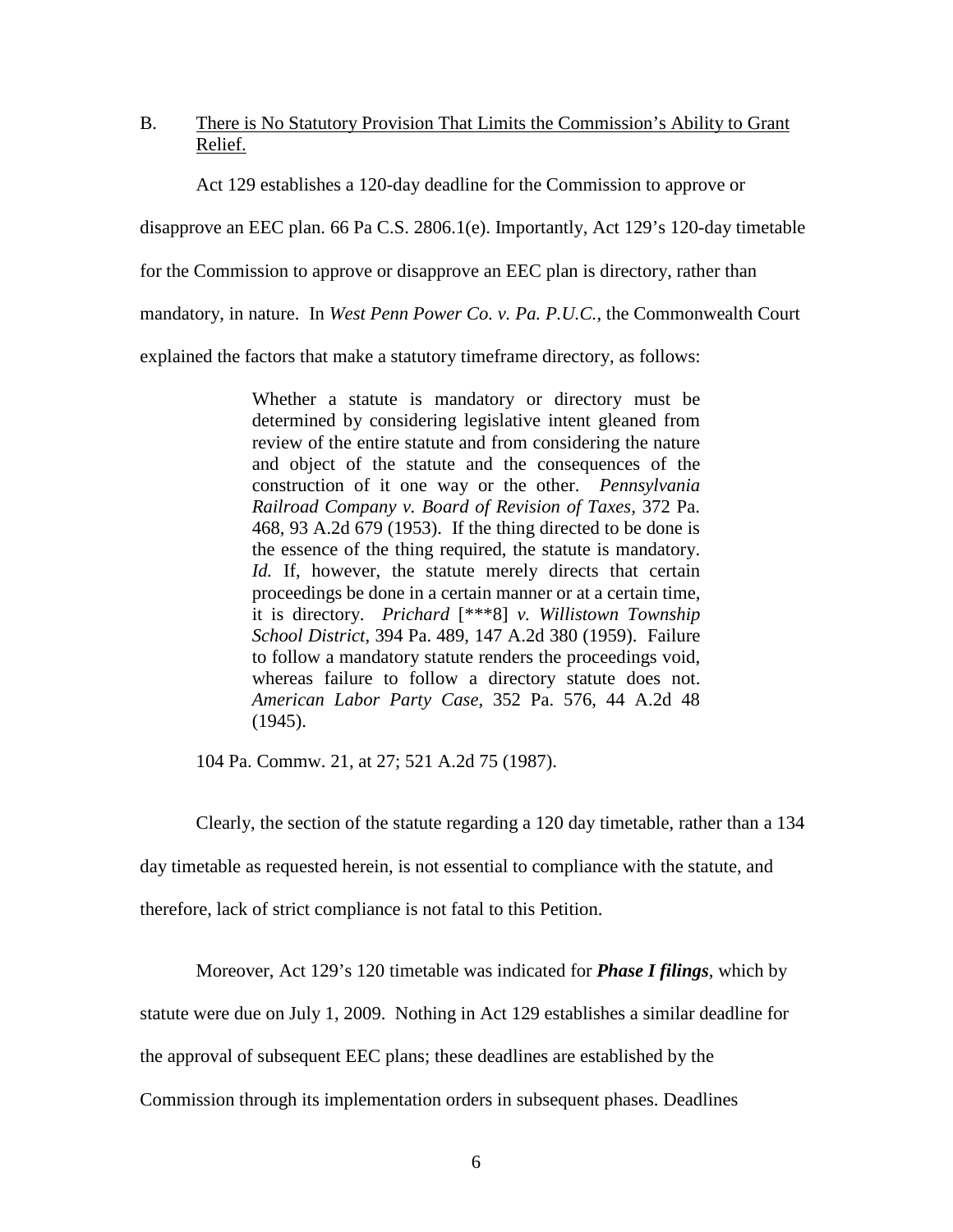established by Commission order, of course, are far different from the deadlines established by statute; the Commission on its own motion can modify its previous orders.

Thus, although the Phase IV Implementation Order applicable to these proceedings provides that "[t]he Commission will approve or reject all or part of a plan at public meeting within 120 days of the EDC's filing," that 120-day requirement is not immovable. As discussed in the following section, fundamental due process concerns are raised when the deadline for submitting responsive pleadings is delayed by 14 days while the Prehearing Orders rigidly adhere to a 120-day requirement for Commission approval of EEC plans.

### C. Due Process Requires that the Schedule in these Proceedings Be Extended.

The procedural schedules in the Prehearing Orders raise fundamental due process issues. The Pennsylvania Constitution provides, in part, that "[n]o adjudication of a Commonwealth agency shall be valid as to any party unless he shall have been afforded reasonable notice of a hearing and an opportunity to be heard." 2 Pa. Cons. Stat. § 504. Several stakeholders that have participated in past Act 129 phases have not intervened in these proceedings.

Based on the Implementation Order and the Notice, these potential intervenors have until January 22 to file a formal Answer and intervene in the respective Phase IV proceedings. They would also have a right, pursuant to Commission regulations, to file a Petition to Intervene along with their Answer.<sup>[9](#page-13-0)</sup> However, under the schedules established at the prehearing conferences, they are completely foreclosed from participation in the

 $\overline{a}$ 

<span id="page-13-0"></span><sup>9</sup> 52 Pa. Code 5.74(b): Petitions to intervene shall be filed …. No later than the date fixed for the filing of responsive pleadings in an order or notice with respect to the proceedings but not less than the notice and protest period established under 5.14 and 5.53…absent good cause shown.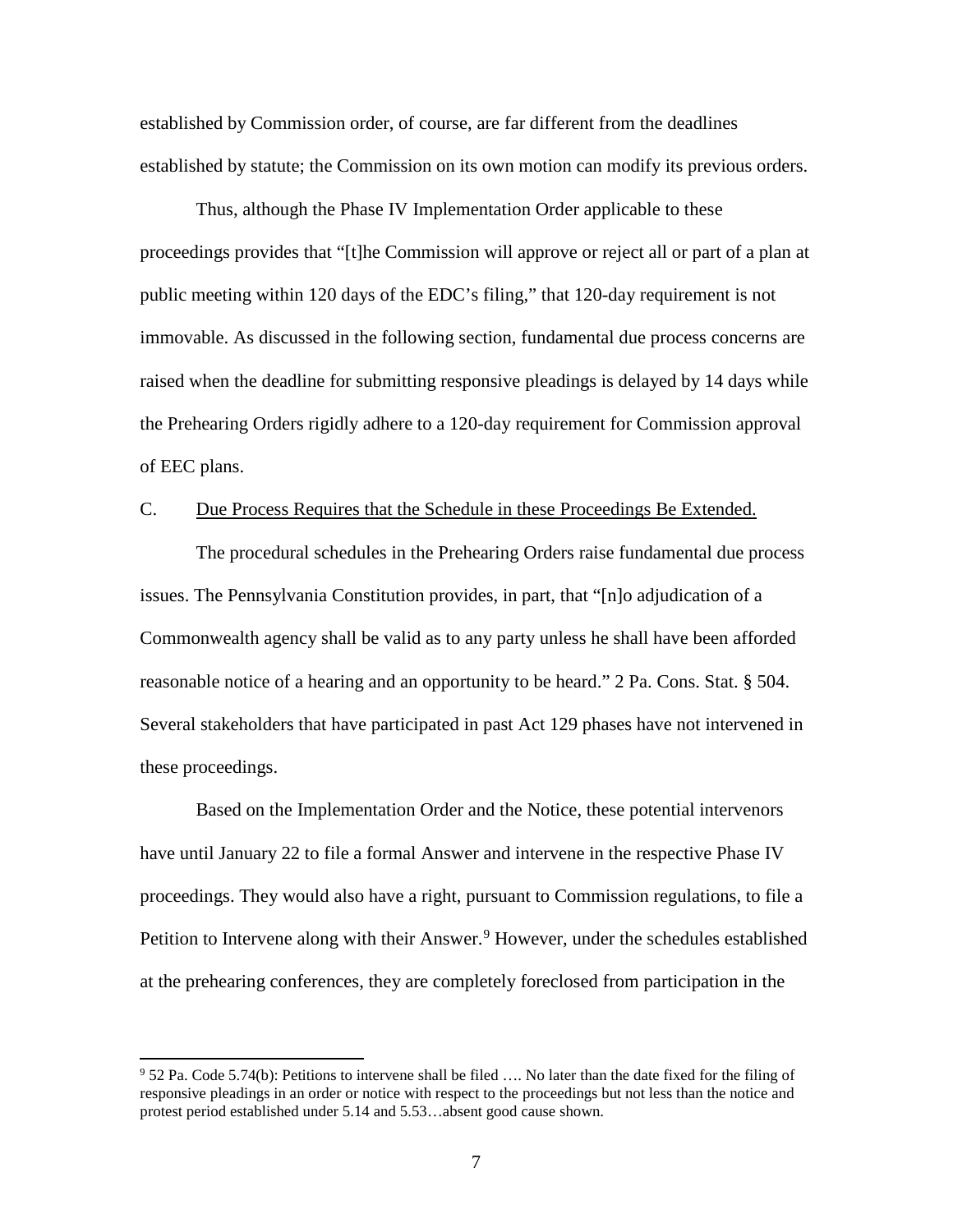litigation. As such, parties filing a formal Answer (and Petition to Intervene) pursuant to the timeline established in the Notice would be precluded from effective participation in the formal proceedings.

The current procedural schedule therefore violates interested parties' right to due process and raises the potential for appeals on these grounds, which could ultimately delay implementation of the Act 129 Plans. Moreover, as noted above, current parties are also prejudiced by being required to proceed with litigation while formal Answers and comments are still pending.

"The fundamental requirement of due process is the opportunity to be heard 'at a meaningful time and in a meaningful manner.'" *Mathews . Eldridge*, 424 U.S. 319, 333, 96 S. Ct. 893, 47 L. Ed. 2d 18 (1976). The procedural schedules – which provide no more than 20 days to review complex filings, develop, issue, and receive back discovery responses, develop testimony, and prepare for hearing – deprive all interested parties reasonable notice of hearing and the opportunity to be heard "at a meaningful time and in a meaningful manner."

By sequencing the evidentiary hearing before the deadline for interested parties to intervene and submit answers, the procedural schedule further prejudices those interested parties who timely intervene on January 22 – which is the day of the hearing in the case of three proceedings and the day *after* the hearing in the case of the other – by completely depriving these parties the opportunity to be heard at the hearing. "[C]onsiderations of due process involve common-sense reasoning and fundamental fairness. Moreover, due process is a flexible concept incapable of exact definition, and is concerned with the procedural safeguards demanded by each particular situation in light of the legitimate

8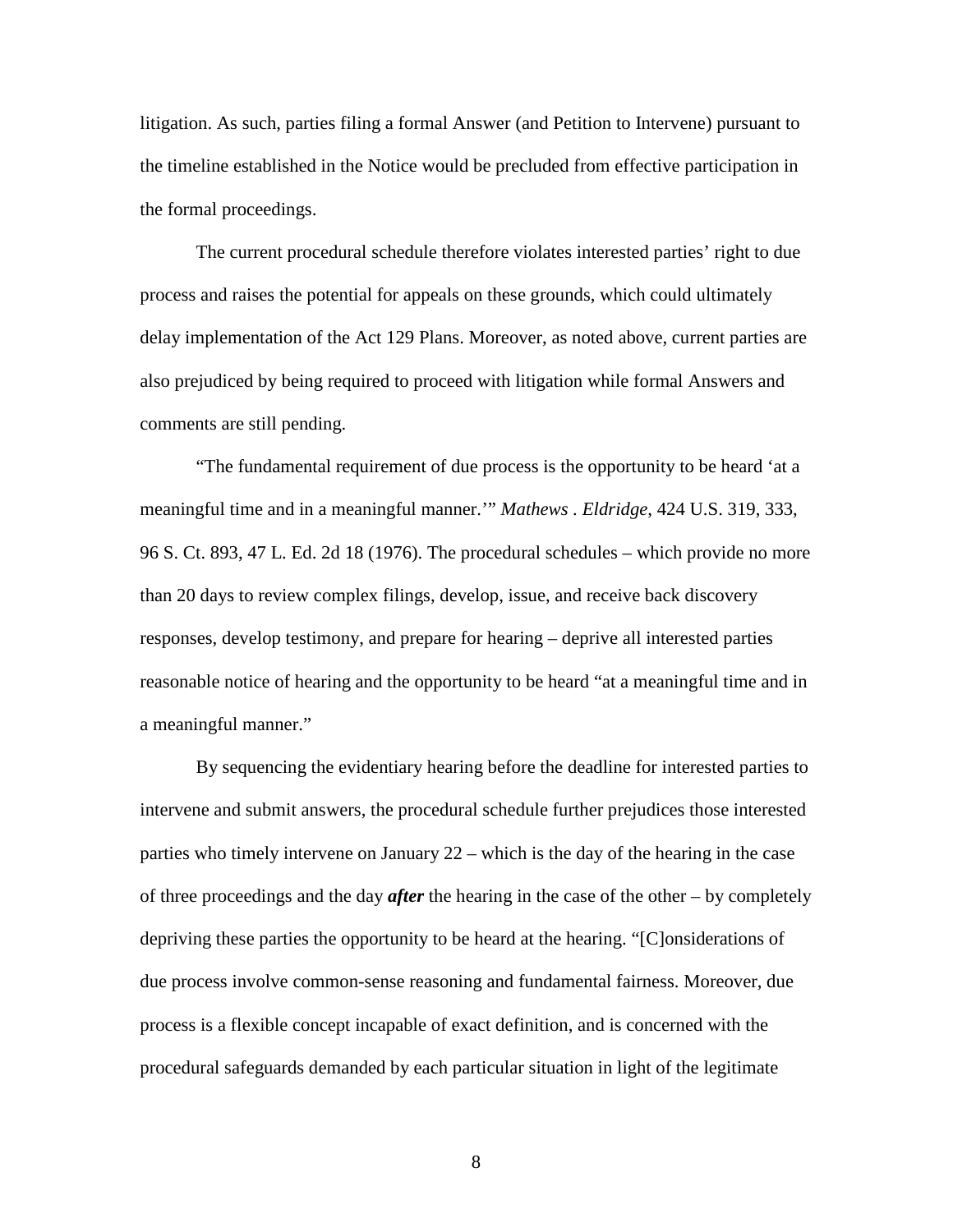goals of the applicable law." *In the Interest of F.C., III*, 2009 PA Super 9, 966 A.2d 1131 (Pa. Super. 2009). Common-sense reasoning and fundamental fairness demand sufficient notice and opportunity to intervene be afforded to interested parties and that the evidentiary hearings be scheduled to provide intervening parties sufficient time to prepare their case and be heard in a meaningful manner.

Moreover, with respect to the legitimate goals of the actual law, the Commission stressed in its Implementation Order the importance of establishing a timeline that "balances the needs of all stakeholders." (Implementation Order, p. 91) There is nothing in Act 129 that requires this proceeding to be completed within 120 days, as noted above. Imposing an unreasonable procedural schedule in order to achieve compliance with a 120-day requirement that does not apply fails to balance the needs of all stakeholders. As discussed in the next section, granting limited relief by extending the procedural scheduled in these dockets would address these fundamental due process issues.

#### **IV. Requested Relief**

Joint Movants request that the procedural schedule in each docket be extended by fourteen (14) days – the length of time corresponding with the delay of publication in the *Pennsylvania Bulletin*. The table below shows a comparison of deadlines. This schedule would delay the start of litigation – the filing of testimony – until fourteen (14) days after the deadline for intervening and submitting answers has expired. This would give the parties an opportunity to address any "responsive pleadings" submitted by the January 22 deadline established in Notice. It should be noted that, even with a 14 day extension, the Commission would still be able to rule on the Phase IV Plans by its April 15 Public Meeting.

9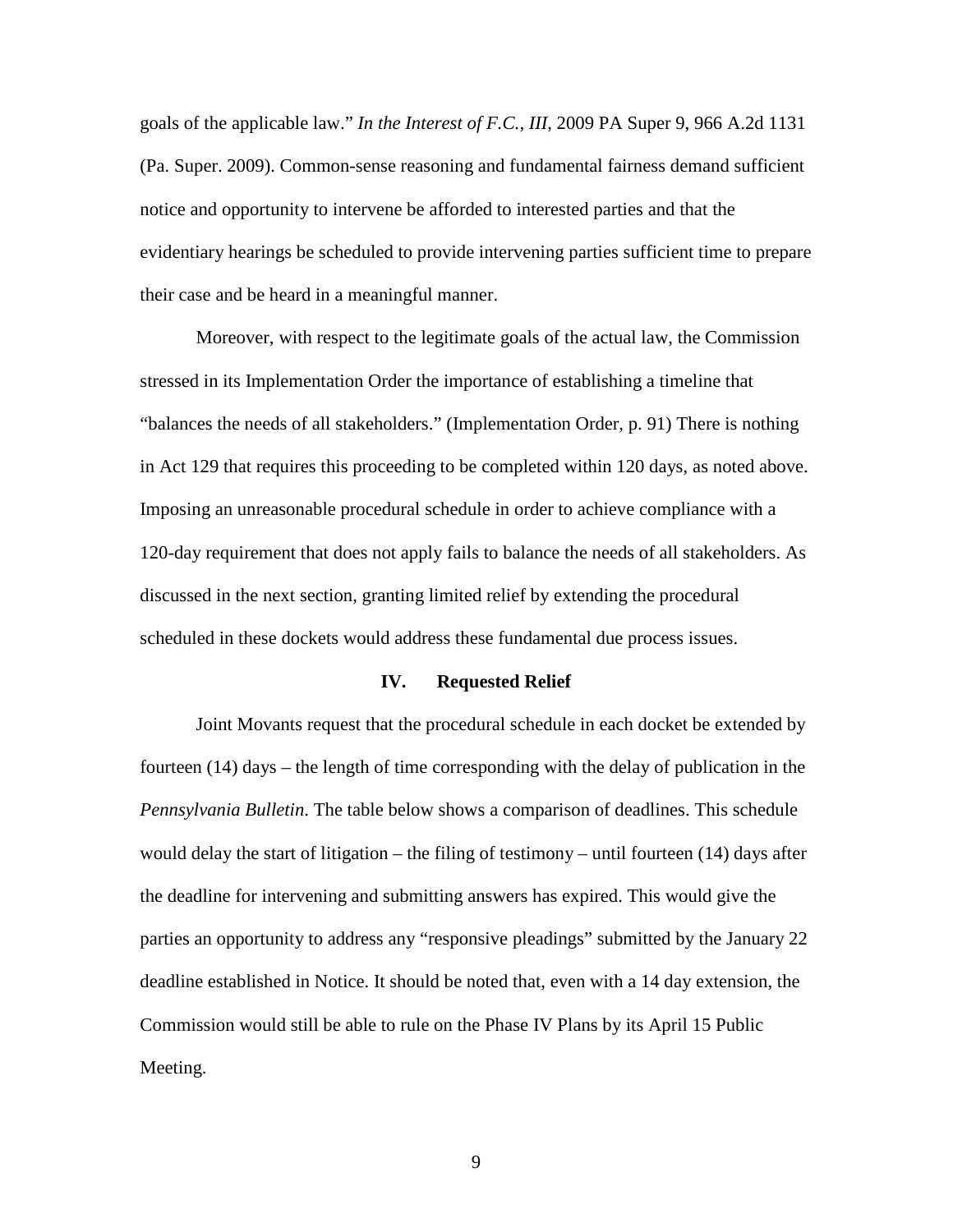|                                | <b>Original Deadline</b>                                                                                                | New Deadline $(+14 \text{ days})$                                                                        |
|--------------------------------|-------------------------------------------------------------------------------------------------------------------------|----------------------------------------------------------------------------------------------------------|
| Plan Filing                    | November 30, 2020                                                                                                       | November 30, 2020                                                                                        |
| Publication in<br>Pa. Bulletin | December 19, 2020 (19 days<br>from filing) $10$                                                                         | January 2, 2021 (actual publication<br>date; 33 days from filing)                                        |
| Evidentiary<br>Hearings        | February 3, 2021<br>$(65 \text{ days from filing})^{11}$                                                                | February 17, 2021<br>(79 days from filing)                                                               |
| Commission<br>decision         | March 30, 2021<br>$(120 \text{ days after filing})^{12}$<br><b>Nearest Public Meeting</b><br>Dates: March 25 / April 15 | April 13, 2021<br>(134 days after filing)<br><b>Nearest Public Meeting Dates:</b><br>March 25 / April 15 |

Joint Movants propose the following revised deadlines:

### **V. Conclusion**

The Joint Movants request an extension of the procedural schedules adopted in the Prehearing Conference Orders in the above dockets by fourteen (14) days to address the due process considerations described above and to provide all stakeholders with an opportunity for meaningful participation in these proceedings.

Respectfully submitted this 8<sup>th</sup> day of January, 2021.

*/s/ James M. Van Nostrand* James M. Van Nostrand Pennsylvania Bar # 327054 Keyes & Fox LLP 320 Fort Duquesne Blvd, Suite 15K Pittsburgh, PA 15222 Phone: (304) 777-6050 Email: [jvannostrand@keyesfox.com](mailto:jvannostrand@keyesfox.com) */s/ Mark C. Szybist* Mark C. Szybist Pennsylvania Bar # 94112 Natural Resources Defense Council  $1152$  15<sup>th</sup> Street, Suite 300 Washington, DC 20005 Phone: (570) 447-4019 Email: [mszybist@nrdc.org](mailto:mszybist@nrdc.org)

*Counsel for NRDC*

 $\overline{a}$ 

*Counsel for NRDC*

<span id="page-16-0"></span> $10$  The Implementation Order provides that "[t]he Commission will publish a notice of each proposed plan in the Pennsylvania Bulletin within 20 days of its filing." (Implementation Order, p. 87).<br><sup>11</sup> The Implementation Order provides that "[s]uch hearings are to be completed on or before the 65th day

<span id="page-16-1"></span>after a plan is filed." (*Id*.)

<span id="page-16-2"></span><sup>&</sup>lt;sup>12</sup> The Implementation Order provides that "[t]he Commission will approve or reject all or part of a plan at public meeting within 120 days of the EDC's filing." (*Id*.)